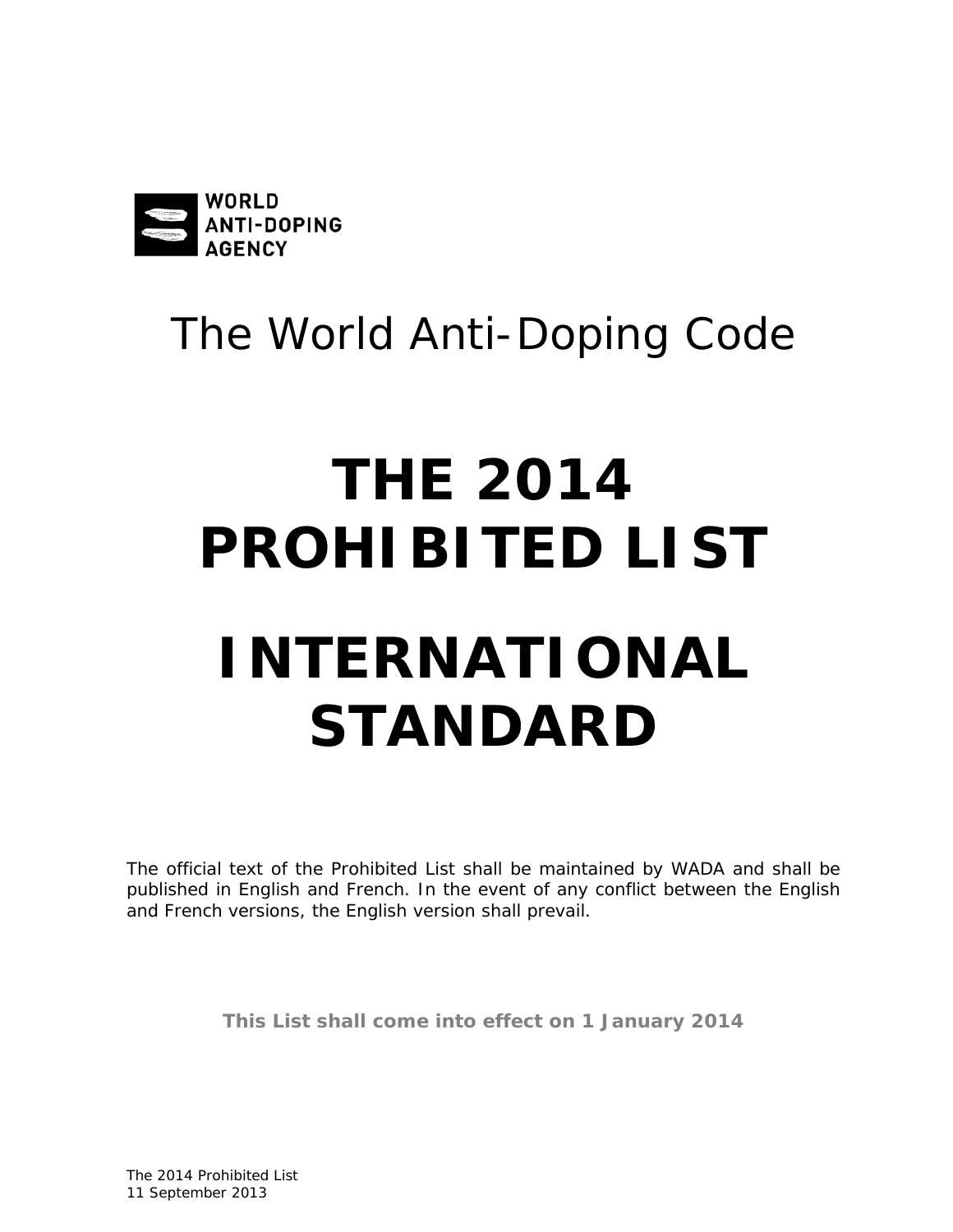# **THE 2014 PROHIBITED LIST WORLD ANTI-DOPING CODE**

**Valid 1 January 2014**

In accordance with Article 4.2.2 of the World Anti-Doping Code, all *Prohibited Substances* shall be considered as "Specified Substances" except Substances in classes S1, S2, S4.4, S4.5, S6.a, and *Prohibited Methods* M1, M2 and M3.

### **SUBSTANCES AND METHODS PROHIBITED AT ALL TIMES (IN- AND OUT-OF-COMPETITION)**

#### **PROHIBITED SUBSTANCES**

#### **S0. NON-APPROVED SUBSTANCES**

Any pharmacological substance which is not addressed by any of the subsequent sections of the List and with no current approval by any governmental regulatory health authority for human therapeutic use (e.g drugs under pre-clinical or clinical development or discontinued, designer drugs, substances approved only for veterinary use) is prohibited at all times.

#### **S1. ANABOLIC AGENTS**

Anabolic agents are prohibited.

#### **1. Anabolic Androgenic Steroids (AAS)**

a. Exogenous<sup>\*</sup> AAS, including:

**1-androstenediol** (5α-androst-1-ene-3β,17β-diol )**; 1-androstenedione** (5αandrost-1-ene-3,17-dione)**; bolandiol** (estr-4-ene-3β,17β-diol )**; bolasterone; boldenone; boldione** (androsta-1,4-diene-3,17-dione)**; calusterone; clostebol; danazol** ([1,2]oxazolo[4',5':2,3]pregna-4-en-20-yn-17α-ol)**;**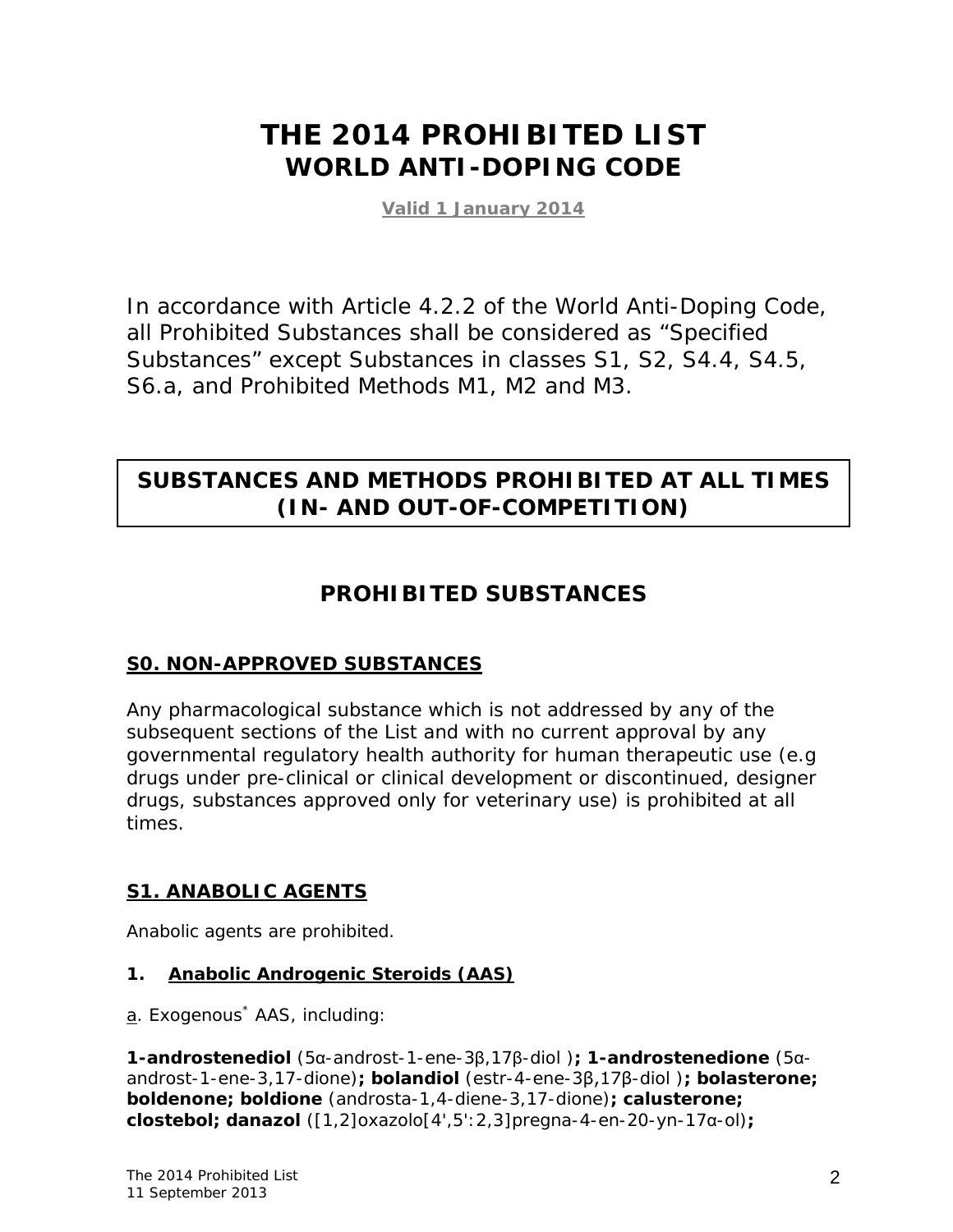**dehydrochlormethyltestosterone** (4-chloro-17β-hydroxy-17α-methylandrosta-1,4-dien-3-one)**; desoxymethyltestosterone** (17α-methyl-5α-androst-2-en-17β-ol)**; drostanolone; ethylestrenol** (19-norpregna-4-en-17α-ol)**; fluoxymesterone; formebolone; furazabol** (17α-

methyl[1,2,5]oxadiazolo[3',4':2,3]-5α-androstan-17β-ol)**; gestrinone; 4 hydroxytestosterone** (4,17β-dihydroxyandrost-4-en-3-one)**; mestanolone; mesterolone; metandienone** (17β-hydroxy-17α-methylandrosta-1,4-dien-3 one)**; metenolone; methandriol; methasterone** (17β-hydroxy-2α,17αdimethyl-5α-androstan-3-one)**; methyldienolone** (17β-hydroxy-17αmethylestra-4,9-dien-3-one)**; methyl-1-testosterone** (17β-hydroxy-17α-methyl-5α-androst-1-en-3-one)**; methylnortestosterone** (17β-hydroxy-17α-methylestr-4-en-3-one)**; methyltestosterone; metribolone** (methyltrienolone, 17βhydroxy-17α-methylestra-4,9,11-trien-3-one)**; mibolerone; nandrolone; 19 norandrostenedione** (estr-4-ene-3,17-dione)**; norboletone; norclostebol; norethandrolone; oxabolone; oxandrolone; oxymesterone; oxymetholone; prostanozol** (17β-[(tetrahydropyran-2-yl)oxy]-1'H-pyrazolo[3,4:2,3]-5αandrostane); **quinbolone; stanozolol; stenbolone; 1-testosterone** (17βhydroxy-5α-androst-1-en-3-one)**; tetrahydrogestrinone** (17-hydroxy-18ahomo-19-nor-17α-pregna-4,9,11-trien-3-one)**; trenbolone** (17β-hydroxyestr-4,9,11-trien-3-one)**;** and other substances with a similar chemical structure or similar biological effect(s).

b. Endogenous<sup>\*\*</sup> AAS when administered exogenously:

**androstenediol** (androst-5-ene-3β,17β-diol)**; androstenedione** (androst-4-ene-3,17-dione)**; dihydrotestosterone** (17β-hydroxy-5α-androstan-3-one)**; prasterone** (dehydroepiandrosterone, DHEA, 3β-hydroxyandrost-5-en-17-one)**; testosterone;**

and their metabolites and isomers, including but not limited to:

**5α-androstane-3α,17α-diol; 5α-androstane-3α,17β-diol; 5α-androstane-3β,17α-diol; 5α-androstane-3β,17β-diol; androst-4-ene-3α,17α-diol; androst-4-ene-3α,17β-diol; androst-4-ene-3β,17α-diol; androst-5-ene-3α,17α-diol; androst-5-ene-3α,17β-diol; androst-5-ene-3β,17α-diol; 4-androstenediol** (androst-4-ene-3β,17β-diol)**; 5-androstenedione** (androst-5 ene-3,17-dione)**; epi-dihydrotestosterone; epitestosterone; etiocholanolone; 3α-hydroxy-5α-androstan-17-one; 3β-hydroxy-5αandrostan-17-one; 7α-hydroxy-DHEA ; 7β-hydroxy-DHEA ; 7-keto-DHEA; 19-norandrosterone; 19-noretiocholanolone.**

#### **2. Other Anabolic Agents, including but not limited to:**

**Clenbuterol, selective androgen receptor modulators (SARMs), tibolone, zeranol, zilpaterol.**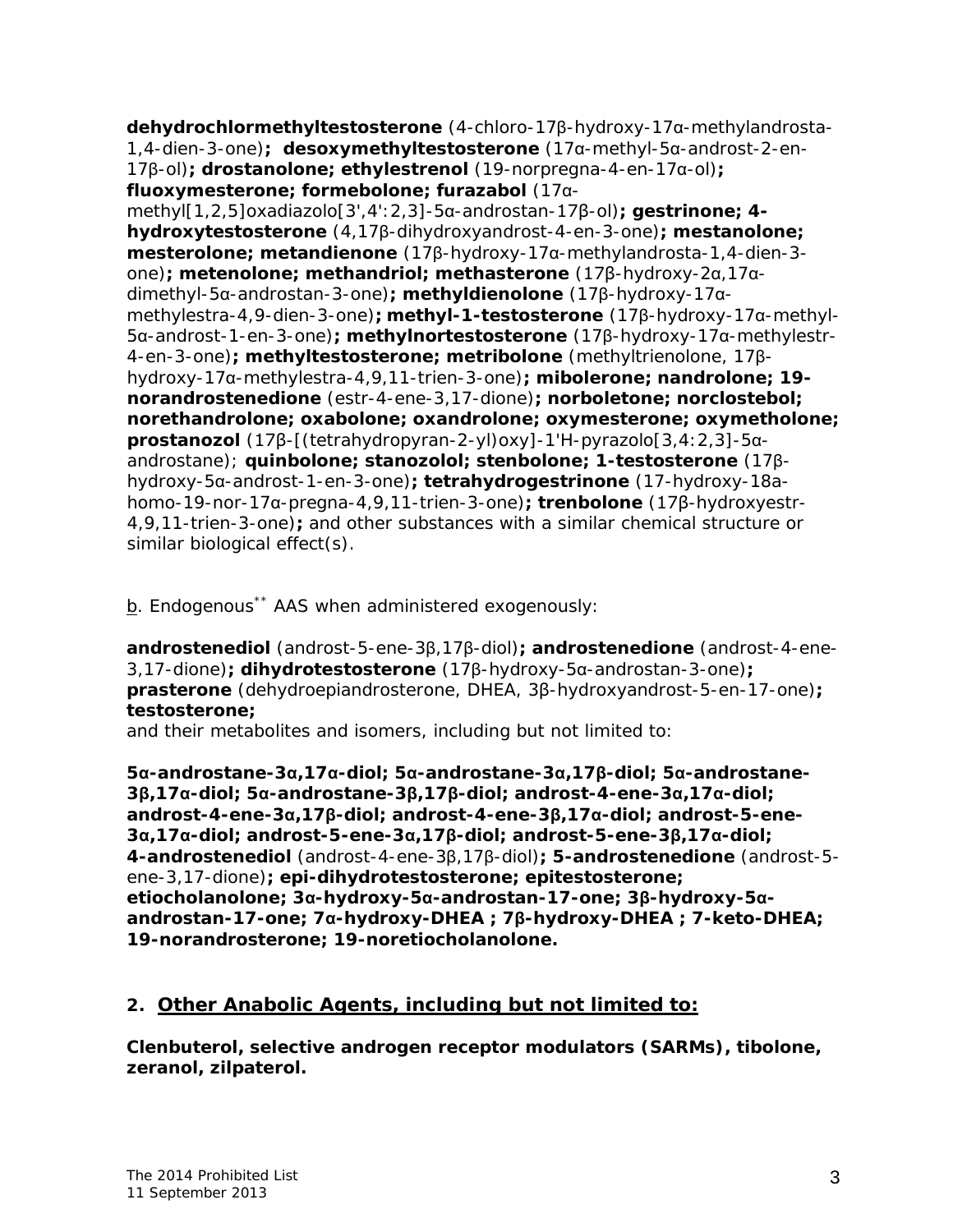*For purposes of this section:*

*\* "exogenous" refers to a substance which is not ordinarily produced by the body naturally.*

*\*\* "endogenous" refers to a substance which is ordinarily produced by the body naturally.*

#### **S2. PEPTIDE HORMONES, GROWTH FACTORS AND RELATED SUBSTANCES**

The following substances, and other substances with similar chemical structure or similar biological effect(s), are prohibited:

- **1. Erythropoiesis-Stimulating Agents [**e.g. **erythropoietin (EPO), darbepoetin (dEPO), hypoxia-inducible factor (HIF) stabilizers, methoxy polyethylene glycol-epoetin beta (CERA), peginesatide (Hematide)];**
- **2. Chorionic Gonadotrophin (CG) and Luteinizing Hormone (LH)** and their releasing factors, in males;
- **3. Corticotrophins** and their releasing factors;
- **4. Growth Hormone (GH)** and its releasing factors and **Insulin-like Growth Factor-1 (IGF-1).**

In addition, the following growth factors are prohibited

**Fibroblast Growth Factors (FGFs), Hepatocyte Growth Factor (HGF), Mechano Growth Factors (MGFs), Platelet-Derived Growth Factor (PDGF), Vascular-Endothelial Growth Factor (VEGF)** as well as any other growth factor affecting muscle, tendon or ligament protein synthesis/degradation, vascularisation, energy utilization, regenerative capacity or fibre type switching;

and other substances with similar chemical structure or similar biological effect(s).

#### **S3. BETA-2 AGONISTS**

All beta-2 agonists, including all optical isomers (e.g. *d-* and *l-*) where relevant, are prohibited except inhaled salbutamol (maximum 1600 micrograms over 24 hours), inhaled formoterol (maximum delivered dose 54 micrograms over 24 hours) and salmeterol when taken by inhalation in accordance with the manufacturers' recommended therapeutic regimen.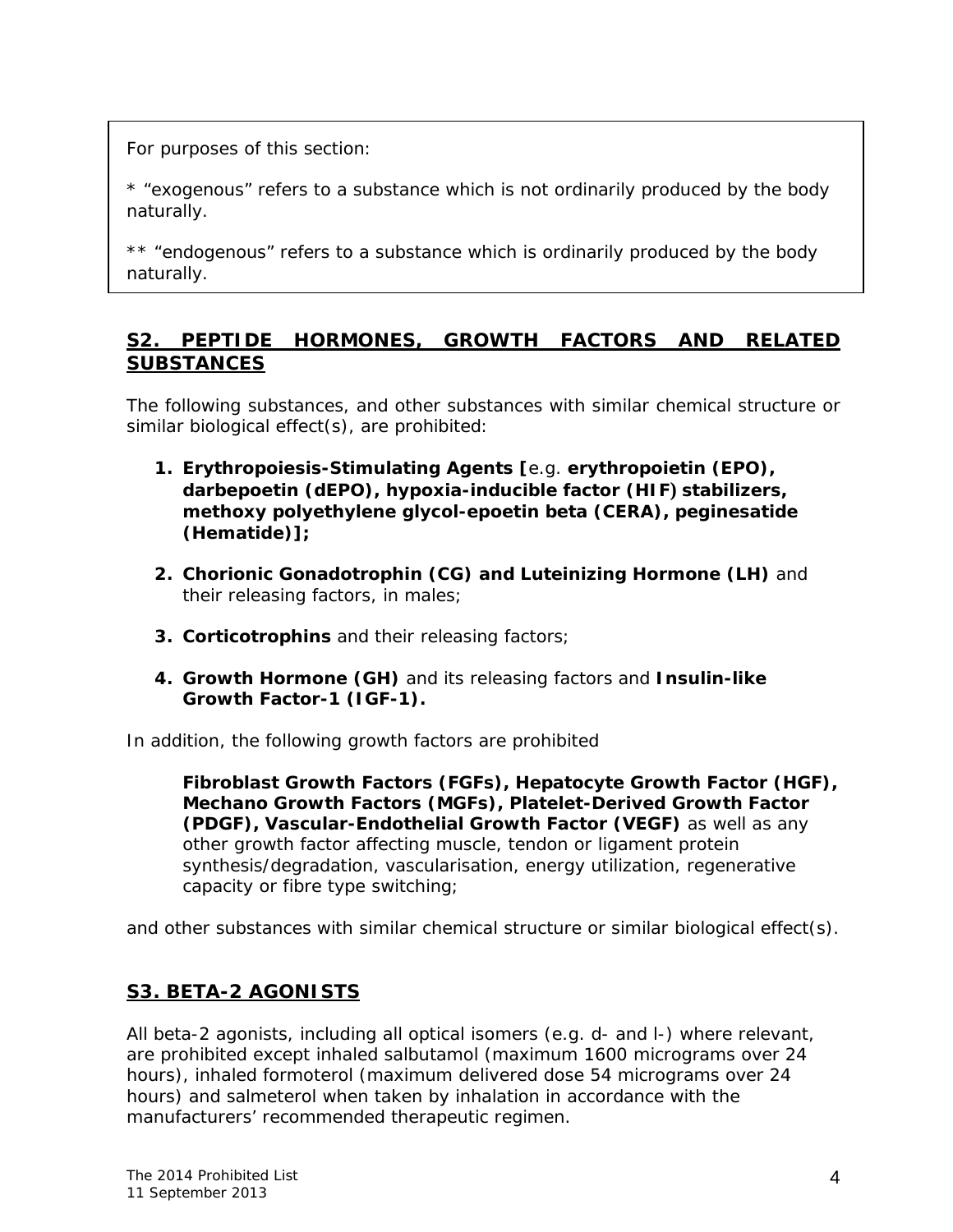The presence in urine of salbutamol in excess of 1000 ng/mL or formoterol in excess of 40 ng/mL is presumed not to be an intended therapeutic use of the substance and will be considered as an *Adverse Analytical Finding* unless the *Athlete* proves, through a controlled pharmacokinetic study, that the abnormal result was the consequence of the use of the therapeutic inhaled dose up to the maximum indicated above.

#### **S4. HORMONE AND METABOLIC MODULATORS**

The following are prohibited:

- **1. Aromatase inhibitors** including, but not limited to: **aminoglutethimide, anastrozole, androsta-1,4,6-triene-3,17-dione (androstatrienedione), 4-androstene-3,6,17 trione (6-oxo), exemestane, formestane, letrozole, testolactone.**
- **2. Selective estrogen receptor modulators (SERMs)** including, but not limited to: **raloxifene, tamoxifen, toremifene.**
- **3. Other anti-estrogenic substances** including, but not limited to: **clomiphene, cyclofenil, fulvestrant.**
- **4. Agents modifying myostatin function(s)** including, but not limited, to: **myostatin inhibitors.**
- **5. Metabolic modulators:** 
	- **a) Insulins**

**b) Peroxisome Proliferator Activated Receptor δ (PPARδ) agonists (e.g. GW 1516), PPARδ-AMP-activated protein kinase (AMPK) axis agonists (e.g. AICAR)**

#### **S5. DIURETICS AND OTHER MASKING AGENTS**

Masking agents are prohibited. They include:

**Diuretics, desmopressin, plasma expanders (**e.g. **glycerol**; intravenous administration of **albumin, dextran, hydroxyethyl starch** and **mannitol), probenecid;** and other substances with similar biological effect(s). Local administration of felypressin in dental anaesthesia is not prohibited.

Diuretics include:

**Acetazolamide, amiloride, bumetanide, canrenone, chlortalidone, etacrynic acid, furosemide, indapamide, metolazone, spironolactone, thiazides (**e.g. **bendroflumethiazide, chlorothiazide, hydrochlorothiazide), triamterene**, **vaptans (**e.g. **tolvaptan);** and other substances with a similar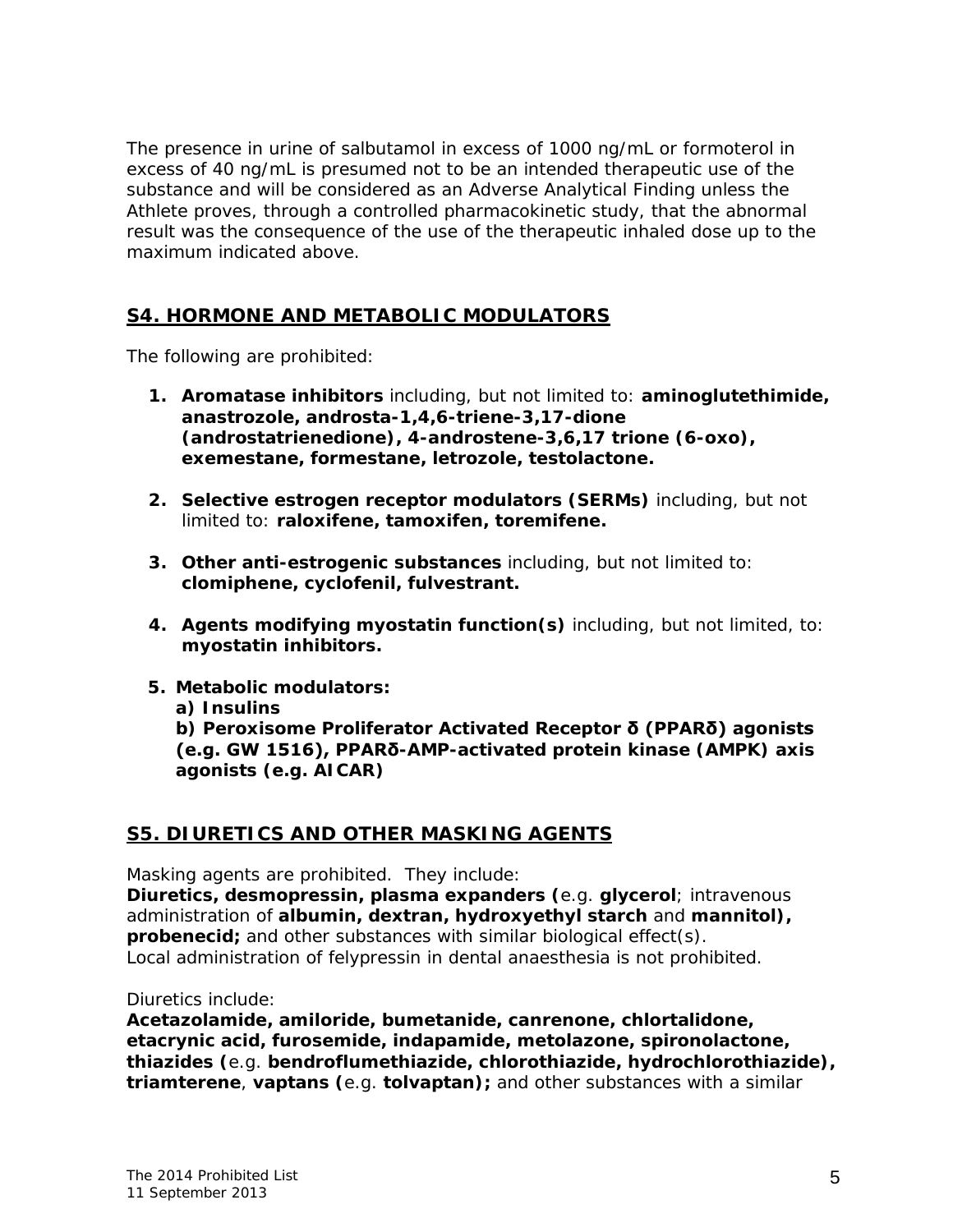chemical structure or similar biological effect(s) (except drospirenone, pamabrom and topical dorzolamide and brinzolamide, which are not prohibited).

The use *In-* and O*ut-of-Competition,* as applicable, of any quantity of a substance subject to threshold limits (i.e. formoterol, salbutamol, cathine, ephedrine, methylephedrine and pseudoephedrine) in conjunction with a diuretic or other masking agent requires the deliverance of a specific Therapeutic Use Exemption for that substance in addition to the one granted for the diuretic or other masking agent.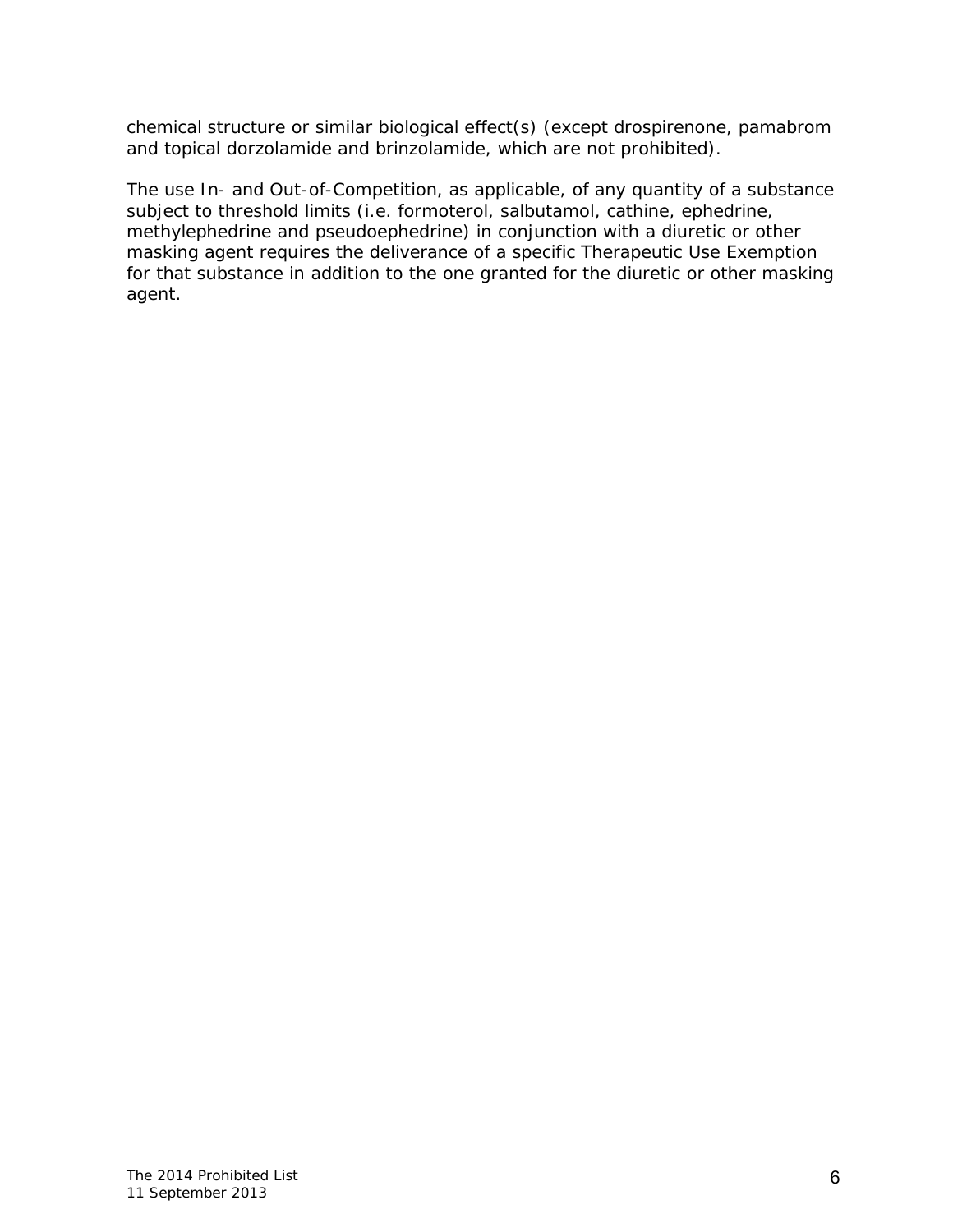#### **PROHIBITED METHODS**

#### **M1. MANIPULATION OF BLOOD AND BLOOD COMPONENTS**

The following are prohibited:

- 1. The administration or reintroduction of any quantity of autologous, allogenic (homologous) or heterologous blood or red blood cell products of any origin into the circulatory system.
- 2. Artificially enhancing the uptake, transport or delivery of oxygen, including, but not limited to, perfluorochemicals, efaproxiral (RSR13) and modified haemoglobin products (e.g. haemoglobin-based blood substitutes, microencapsulated haemoglobin products), excluding supplemental oxygen.
- 3. Any form of intravascular manipulation of the blood or blood components by physical or chemical means.

#### **M2. CHEMICAL AND PHYSICAL MANIPULATION**

The following are prohibited:

- 1. *Tampering,* or attempting to tamper, in order to alter the integrity and validity of *Samples* collected during *Doping Control*. These include but are not limited to urine substitution and/or adulteration (e.g. proteases).
- 2. Intravenous infusions and/or injections of more than 50 mL per 6 hour period except for those legitimately received in the course of hospital admissions or clinical investigations.

#### **M3. GENE DOPING**

The following, with the potential to enhance sport performance, are prohibited:

- 1. The transfer of polymers of nucleic acids or nucleic acid analogues;
- 2. The use of normal or genetically modified cells.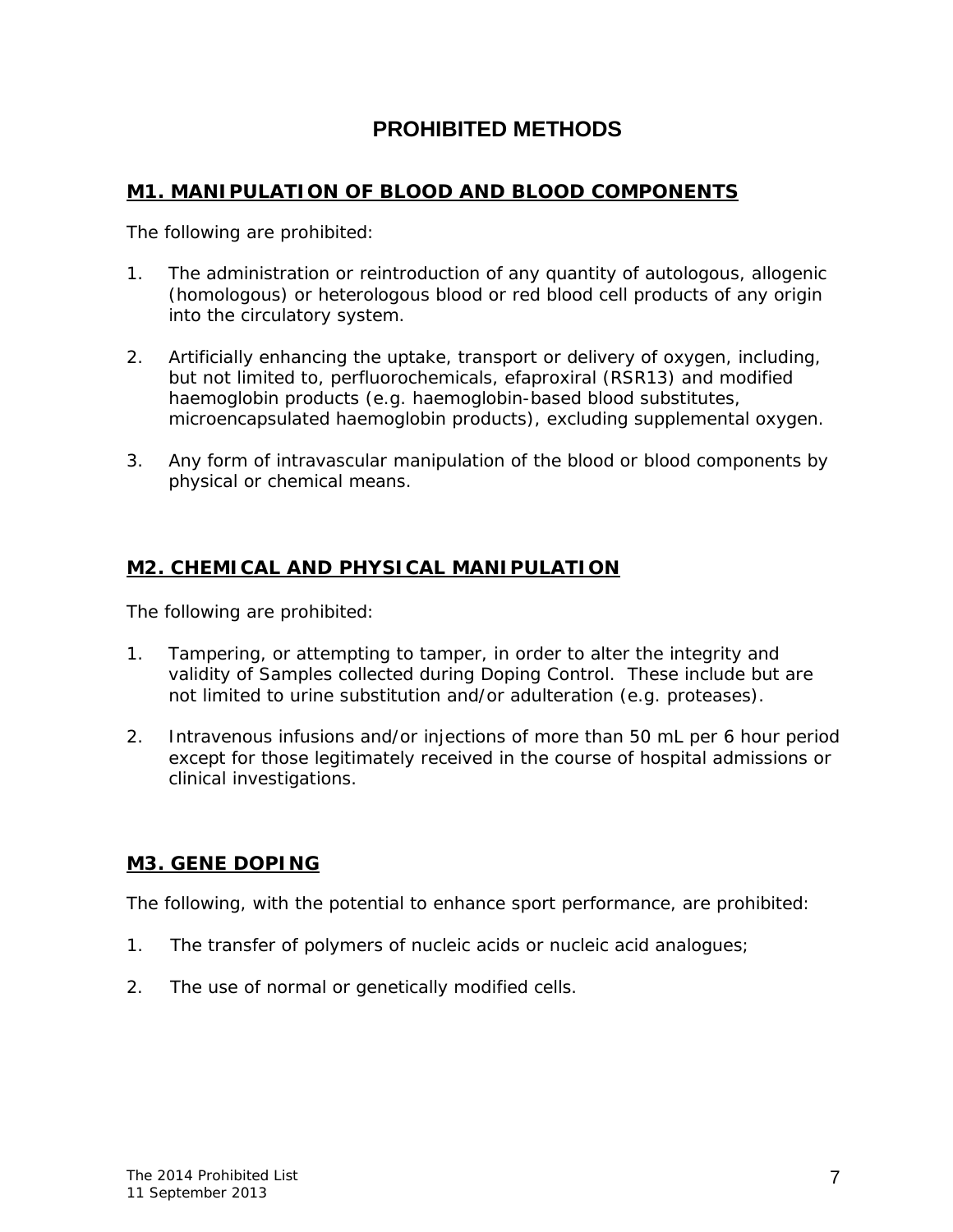# **SUBSTANCES AND METHODS PROHIBITED IN-COMPETITION**

#### **In addition to the categories S0 to S5 and M1 to M3 defined above, the following categories are prohibited** *In-Competition***:**

#### **PROHIBITED SUBSTANCES**

#### **S6. STIMULANTS**

All stimulants, including all optical isomers (e.g. *d-* and *l-*) where relevant, are prohibited, except imidazole derivatives for topical use and those stimulants included in the 2014 Monitoring Program\* .

Stimulants include:

a: Non-Specified Stimulants:

**Adrafinil; amfepramone; amfetamine; amfetaminil; amiphenazole; benfluorex; benzylpiperazine; bromantan; clobenzorex; cocaine; cropropamide; crotetamide; fencamine; fenetylline; fenfluramine; fenproporex; fonturacetam [4-phenylpiracetam (carphedon)]; furfenorex; mefenorex; mephentermine; mesocarb; metamfetamine(***d***-); p-methylamphetamine; modafinil; norfenfluramine; phendimetrazine; phenmetrazine; phentermine; prenylamine; prolintane.**  A stimulant not expressly listed in this section is a Specified Substance.

b: Specified Stimulants (examples):

**Benzfetamine; cathine\*\*; cathinone and its analogues (**e.g. **mephedrone, methedrone,** α**- pyrrolidinovalerophenone); dimethylamphetamine; ephedrine\*\*\*; epinephrine\*\*\*\* (adrenaline); etamivan; etilamfetamine; etilefrine; famprofazone; fenbutrazate; fencamfamin; heptaminol; hydroxyamfetamine (parahydroamphetamine); isometheptene; levmetamfetamine; meclofenoxate; methylenedioxymethamphetamine; methylephedrine\*\*\*; methylhexaneamine (dimethylpentylamine); methylphenidate; nikethamide; norfenefrine; octopamine; oxilofrine (methylsynephrine); pemoline; pentetrazol; phenpromethamine; propylhexedrine; pseudoephedrine\*\*\*\*\*; selegiline; sibutramine; strychnine; tenamfetamine (methylenedioxyamphetamine); trimetazidine; tuaminoheptane;** and other substances with a similar chemical structure or similar biological effect(s).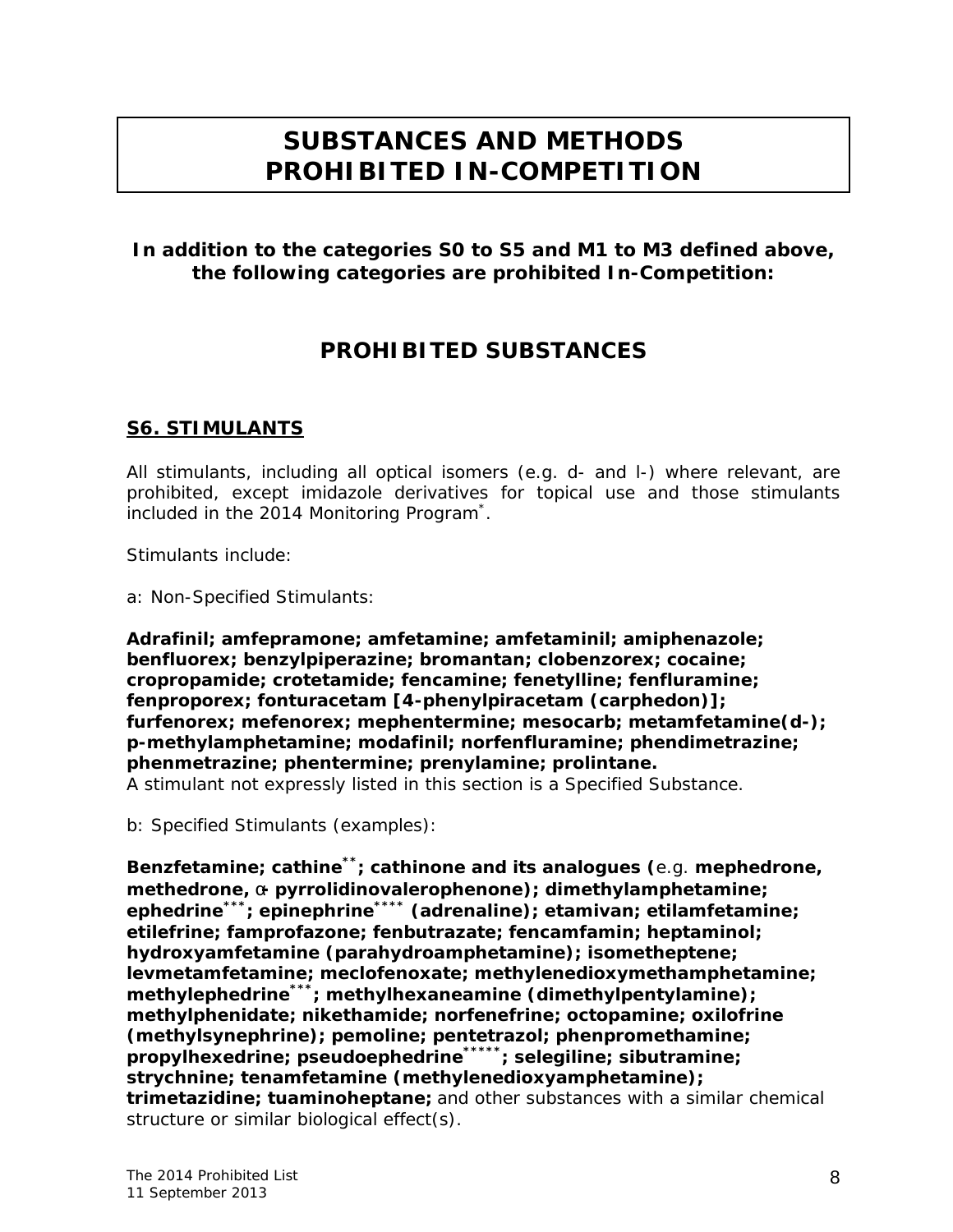\* The following substances included in the 2014 Monitoring Program (bupropion, caffeine, nicotine, phenylephrine, phenylpropanolamine, pipradol, synephrine) are not considered as *Prohibited Substances*.

**Cathine** is prohibited when its concentration in urine is greater than 5 micrograms per milliliter.

\*\*\* Each of **ephedrine** and **methylephedrine** is prohibited when its concentration in urine is greater than 10 micrograms per milliliter.<br>\*\*\*\* Local administration (e.g. nasal, ophthalmologic) of **epinephrine** 

(**adrenaline**) or co-administration with local anaesthetic agents is not prohibited.

**Pseudoephedrine** is prohibited when its concentration in urine is greater than 150 micrograms per milliliter.

#### **S7. NARCOTICS**

The following are prohibited:

**Buprenorphine, dextromoramide, diamorphine (heroin), fentanyl and its derivatives, hydromorphone, methadone, morphine, oxycodone, oxymorphone, pentazocine, pethidine.**

#### **S8. CANNABINOIDS**

Natural (e.g. **cannabis, hashish, marijuana**) or **synthetic delta 9 tetrahydrocannabinol** (THC) and cannabimimetics (e.g. "**Spice", JWH018, JWH073, HU-210**) are prohibited.

#### **S9. GLUCOCORTICOSTEROIDS**

All glucocorticosteroids are prohibited when administered by oral, intravenous, intramuscular or rectal routes.